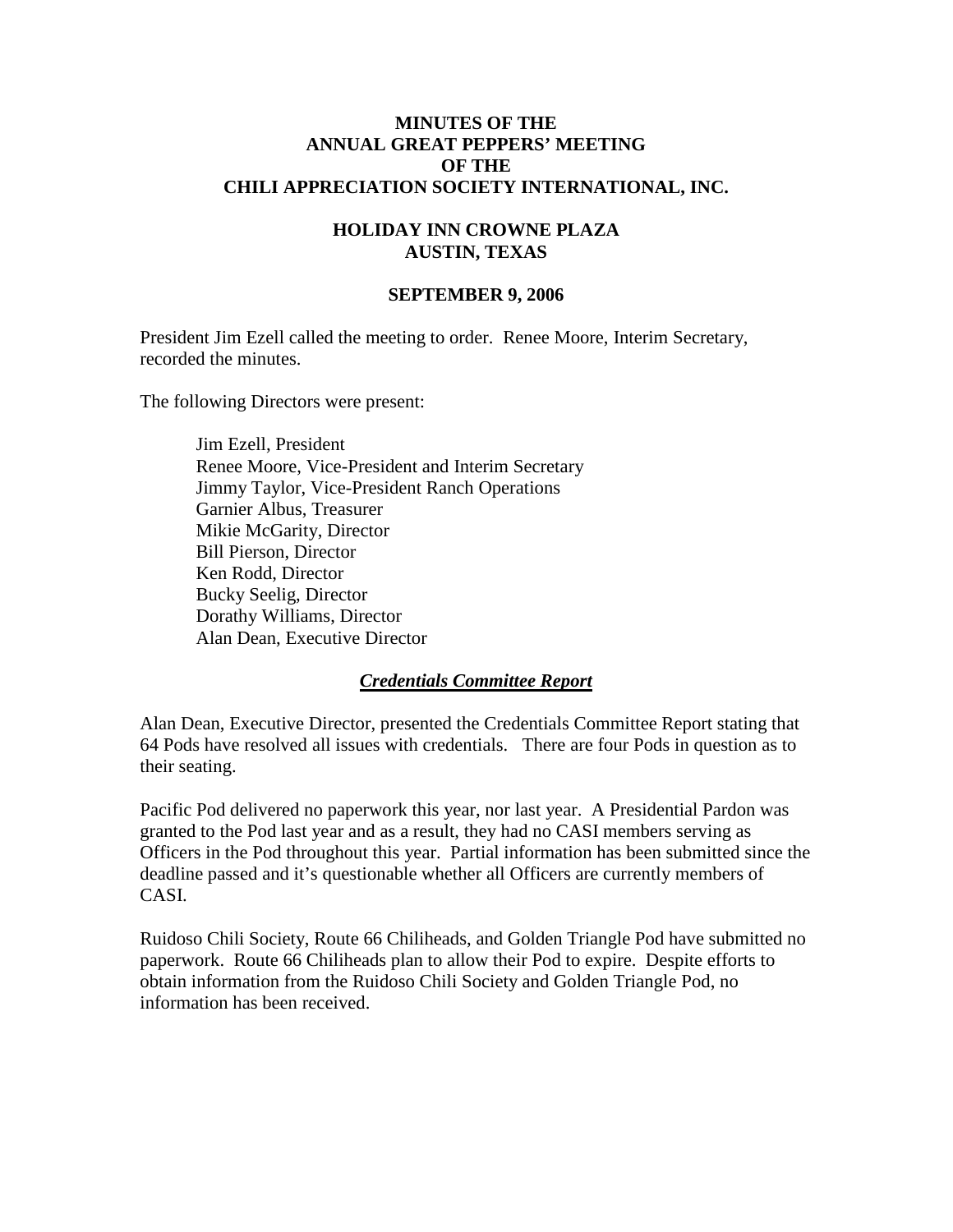Minutes of the Great Peppers' Meeting – September 9, 2006 Page 2 of 13

**MOTION** by Johnye Harriman, Spice Up California Pod, to require separate motions relative to the seating of the four Pods. The motion was duly seconded.

#### *Motion passed.*

**MOTION** by Johnye Harriman, Spice Up California Pod, to accept and seat the Pacific Pod.

Due to lack of a second, the *motion failed.*

Dean asked for a motion to consider the seating of the Ruidoso Chili Society, Route 66 Chiliheads, and Golden Triangle Pod.

No motion was made, so the Pods will not be allowed seating.

Dean stated that the Black Sheep Pod is requesting seeding.

**Motion** by Bill Pierson, Chillini Pod, to grant CASI affiliation to the Black Sheep Pod. Motion was duly seconded.

#### *Motion passed.*

Dean stated that the CHOPPS Pod is requesting seeding.

**Motion** by Tom Klug, Desert Breeze Pod, to grant CASI affiliation to the CHOPPS Pod. Motion was duly seconded.

Dean reviewed the issues regarding the late receipt of paperwork from the CHOPPS Pod. The paperwork was received a week after the deadline but was not the official CASI paperwork. This was considered at the Board Meeting and it was determined that this Pod did not meet the requirements to be seeded.

Support for the seeding of the CHOPPS Pod was expressed by Johnye Harriman, Spice Up California Pod; Dan Bauer, Capitol Pod; and Jerry Lee, Yavapai Chili Society.

Johnye Harriman, Spice Up California Pod, called for the question.

*Motion passed* following a roll call vote with the following results:

42 Yeas: Alpine Chili Society, Arkansas Social Society, Capital Pod, Central Texas Pod, Chili Appreciation Society of Arizona, Chiliheads of Arizona, Chillini Chili Pod, Classic CASI, Concho Valley Pod, Cowtown Pod, Desert Breeze Pod, Empire State Pod, Hooch Pod, Houston, Pod, Iowa Chili Pod, Keystone State Pod, La CASI Louisianne, Mo-Kan Pod, New Mexico Chili Society, North of Waco Pod, Old Dominion Pod, Pasadena Pod, Piney Woods Pod, Pod of the Pass, Pod on the River, Puget Pod, Purgatory Creek Pod,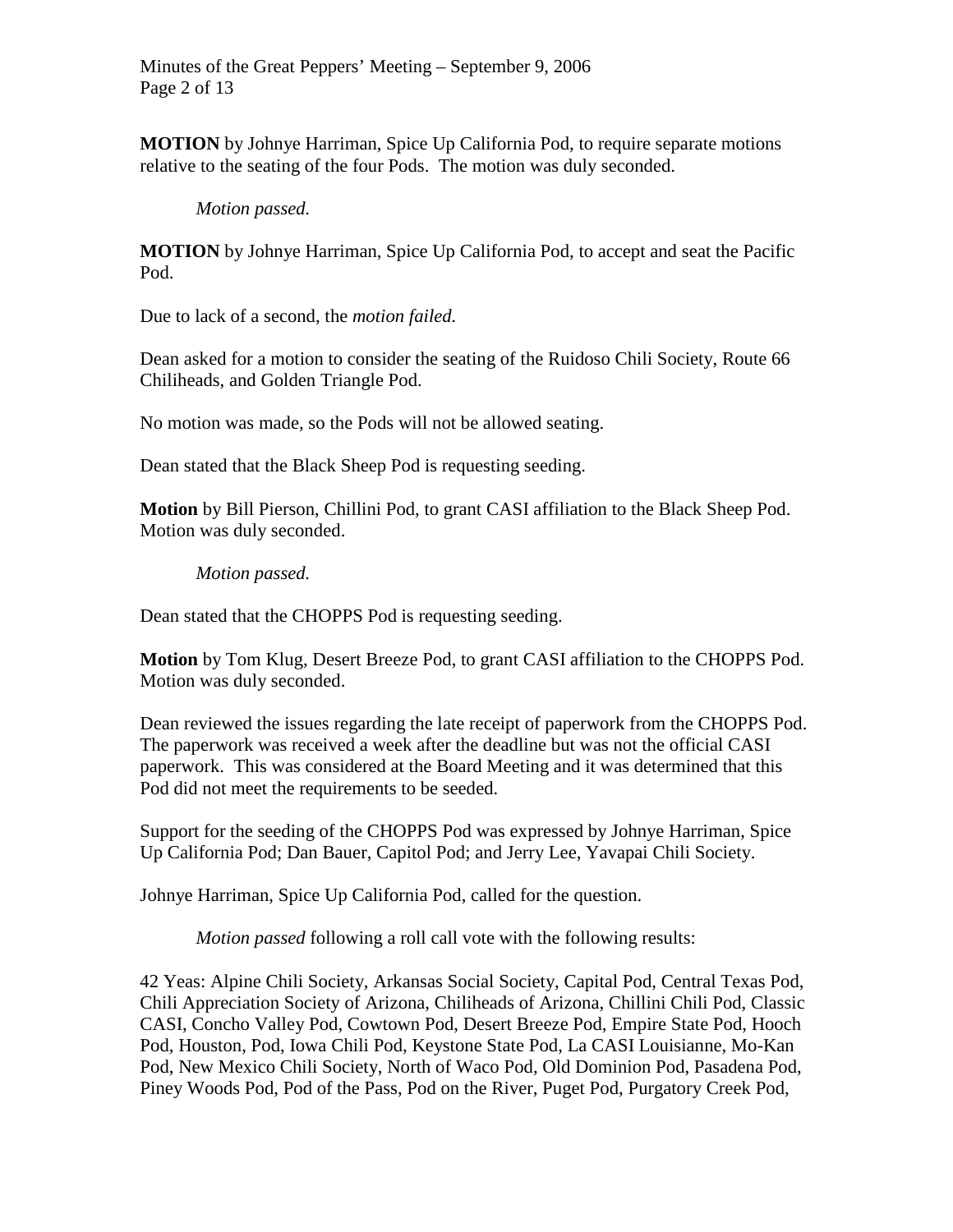Minutes of the Great Peppers' Meeting – September 9, 2006 Page 3 of 13

Red River Valley Pod, Rose City Pod, San Angelo Cookers Association, San Antonio Pod, Sotol Pod, Space City Pod, Spice Up California Pod, State of Alabama Pod, Sunshine State Pod, Texas Hill Country Pod, Thousand Trails-Lake Tawakoni, Top of Texas Pod, VASA Pod, Virgin Pod, Yavapai Chili Society.

19 Nays: ACES Pod, Alamo Area Pod, Black Gold Pod, Black Sheep Pod, Borderline Chiliheads Pod, CASINOVA, CAP-CASI, Colorado Chili Pod, Dallas Area Metroplex, East Texas Chili Pod, Green Country Chili Pod, Heart of Tennessee Pod, Highland Lakes Pod, Indiana Pepper Pod, Mason Dixon Pod, North of the Brazos Pod, Pepe's Pod, Tall in Texas Pod, Thousand Trails-Lake Whitney.

4 Abstain: High Desert Pod, Piedmont Pepper Pod, Pod on the Pedernales, State of Texas Pod.

Interim Secretary Renee Moore called the roll, and President Ezell declared a quorum present.

The following Pods were not in attendance:

Del Rio International Pod Georgia Pod Golden Triangle Pod Pacific Pod Route 66 Chiliheads Ruidoso Chili Society

This being the second consecutive absence from the Great Peppers' Meeting for the Del Rio International Pod, the Pod is no longer recognized as an official CASI Pod.

# *Welcome/Report of the 2006 Meeting Committee*

Larry Burruss welcomed the delegates to the Great Peppers' Meeting and introduced John Kelso, humor columnist, *Austin American Statesman*.

John Kelso welcomed and briefly addressed the delegates.

# *Response*

The President, on behalf of the Board of Directors and membership, thanked all those involved for the excellent meetings, hospitality, and accommodations.

# **BOARD REPORTS**

# *President's Message*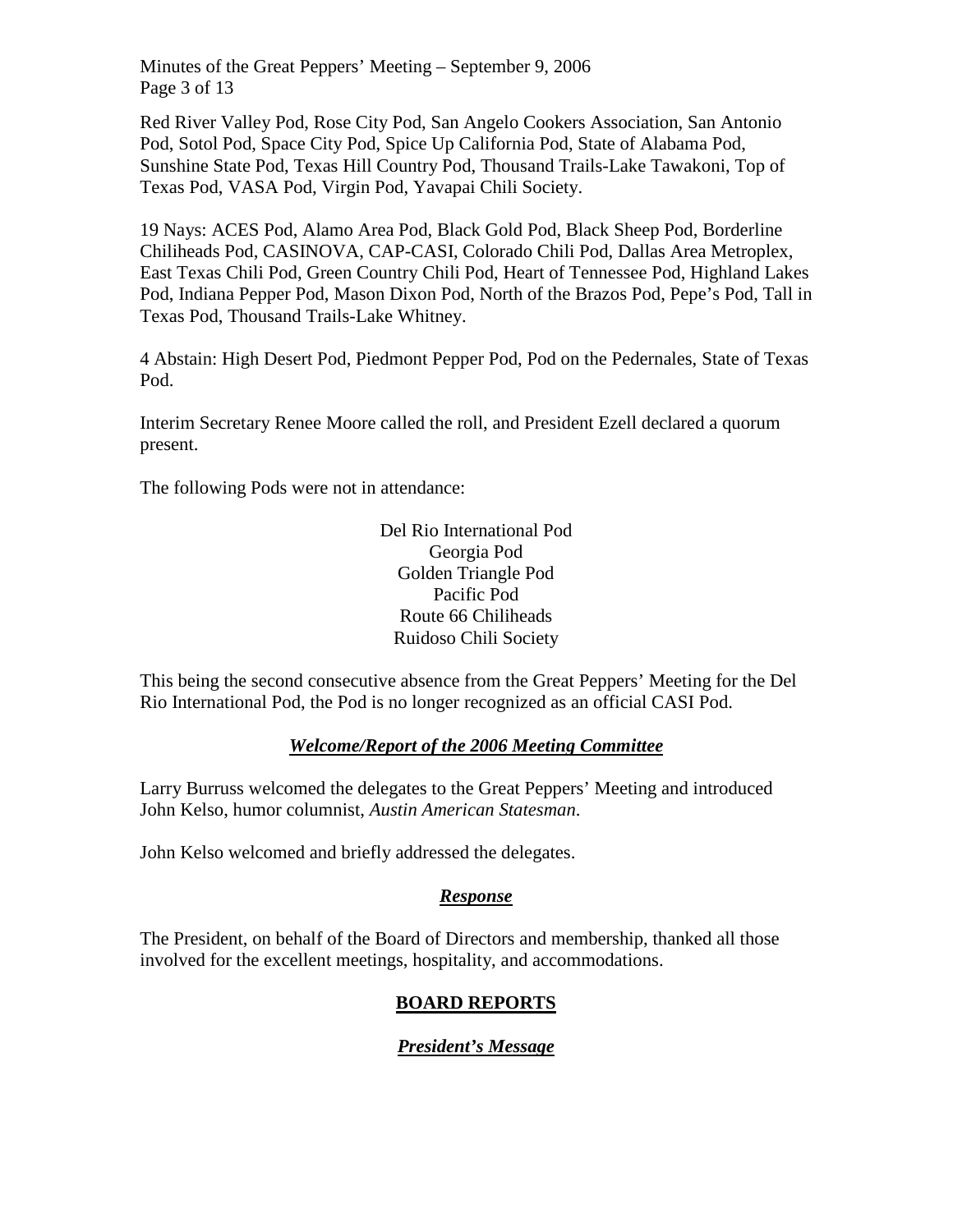Minutes of the Great Peppers' Meeting – September 9, 2006 Page 4 of 13

President Ezell addressed the group and welcomed all delegates and guests to the meeting. Ezell commented that it was honor to be convening the Meeting, which is convening at the 9<sup>th</sup> hour of the 9<sup>th</sup> day of the 9<sup>th</sup> month of the 9<sup>th</sup> year of his service as a Director to CASI. The President introduced the Board members and outlined the responsibilities of each.

President Ezell commented that the delegates and Directors who preceded us have left their mark and done a wonderful job of laying the groundwork for where CASI is today. CASI is a growing, evolving organization. It's gratifying to look at the success of this organization.

The original chili challenge is now a  $501(c)(3)$  tax free federal charity that has raised millions of dollars for worthy causes. CASI owns and has established a debt free facility in the desert and has been a very good corporate citizen of Brewster County, Texas. The state of CASI is good; our finances are sound. I salute you for being here today and hope you take the spirit of this meeting back to your members.

One of the goals of CASI is to recognize and honor the heritage that has brought us to where we are today. The Memorial Board at Rancho CASI is getting too long with the names of chiliheads who no longer answer the call of the chili trail. We need to remember those who have gone before us.

The President called for the establishment of a museum on the grounds at Terlingua to honor the heritage of those who have built this organization. Ezell stated he was prepared raise the funds to accomplish and asked for the assistance of individuals, like Ray King, who has been on the Museum Committee for several years. The things that built CASI need to be secure.

#### *Minutes of Previous Meeting*

The Interim Secretary presented the Minutes of the Great Peppers' Meeting held September 8, 2005, in San Angelo, Texas. Moore encouraged the Great Peppers to share the Minutes with their Pod members.

**Motion** by Richard Knight, Heart of Tennessee Pod, to approve the minutes of the prior meeting. The motion was duly seconded.

*Motion passed: Unanimous*

#### *Rancho CASI de los Chisos*

Jimmy Taylor stated that this year has been busy at the Ranch. Taylor advised that new steps going into the pavilion areas have been installed, a ramp has been built into the judging area, and a dock has been built for the ice trailer. A second water catch tank has been installed and is full.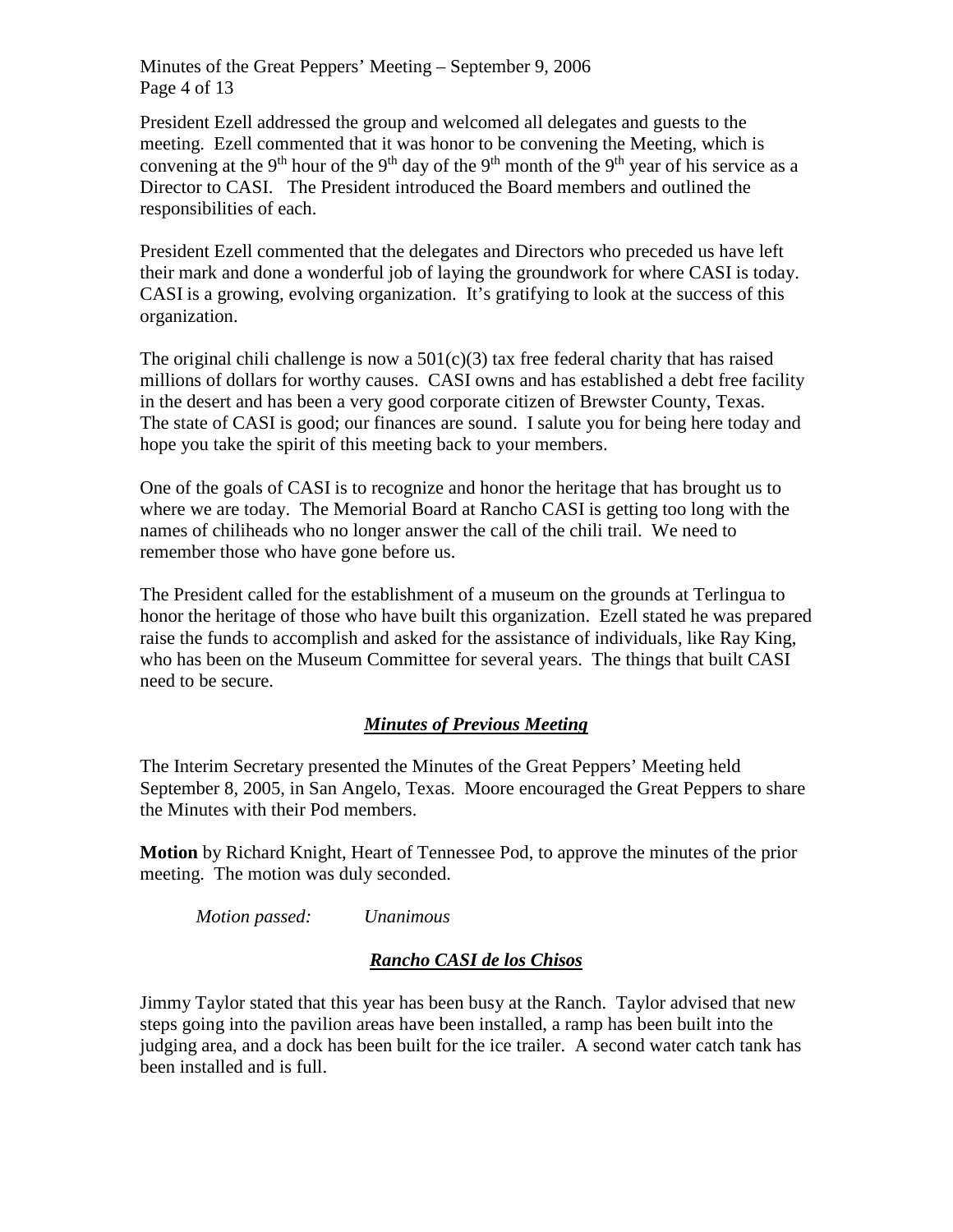Minutes of the Great Peppers' Meeting – September 9, 2006 Page 5 of 13

Taylor reported that a new sign has been fabricated to be placed on City Hall commemorating those who contributed to its construction. Please review the sign when you get to TICC, and if names were omitted please let Taylor know.

During the next year, the Memorial Board area will be refurbished. Taylor asked that anyone with landscape experience or experience with memorial type structures to please contact him.

### *Old 320*

Ralph Hay, Alcalde, reported that he is seeking re-election at the Old 320 Meeting on Friday at the Ranch. Hay announced that those cooking in the Old 320 this year will again be eligible to win the cash prize of \$250.

Hay asked that those Old 320 members who will not be using their spot this year to advise him, so the space can be made available for someone to cook on. The Old 320 waiting list currently contains approximately 40 names. There are some Old 320 owners who cannot be located; a listing will be published in the near future to see if anyone knows how to reach these individuals.

Hay advised that the Old 320 Certificate numbers are not the same as your spot numbers; please keep that in mind.

Hay introduced Johnye Harriman, Chair of the Old 320 Membership Committee.

Harriman distributed the draft Rancho CASI de los Chisos Old 320 Members Membership Information sheet to the delegates. Harriman asked that this be shared with the Old 320 members and members of the Pods; all are encouraged to provide comments to Hay or Harriman. After all input is received, a recommendation will be made to the Board.

The President thanked Mr. Hay for the work he performs at TICC.

# *Terlingua International Chili Championship*

Vice-President Moore stated that she would be in charge of security, Fire/EMS and the front gate. A meeting was held with the Brewster County Sheriff, Terlingua Fire/EMS, and Martin Willey of Rio Bravo Security regarding issues and concerns for TICC.

Moore reported that three automatic external defibrillators have been purchased and training will be provided on site for those interested in taking such. Each class will be offered to 18 individuals, and two classes will be conducted.

Moore stated that maps will be posted and provided to Fire/EMS and security to assist them in making quick responses. Street signs will again be posted to assist in this effort.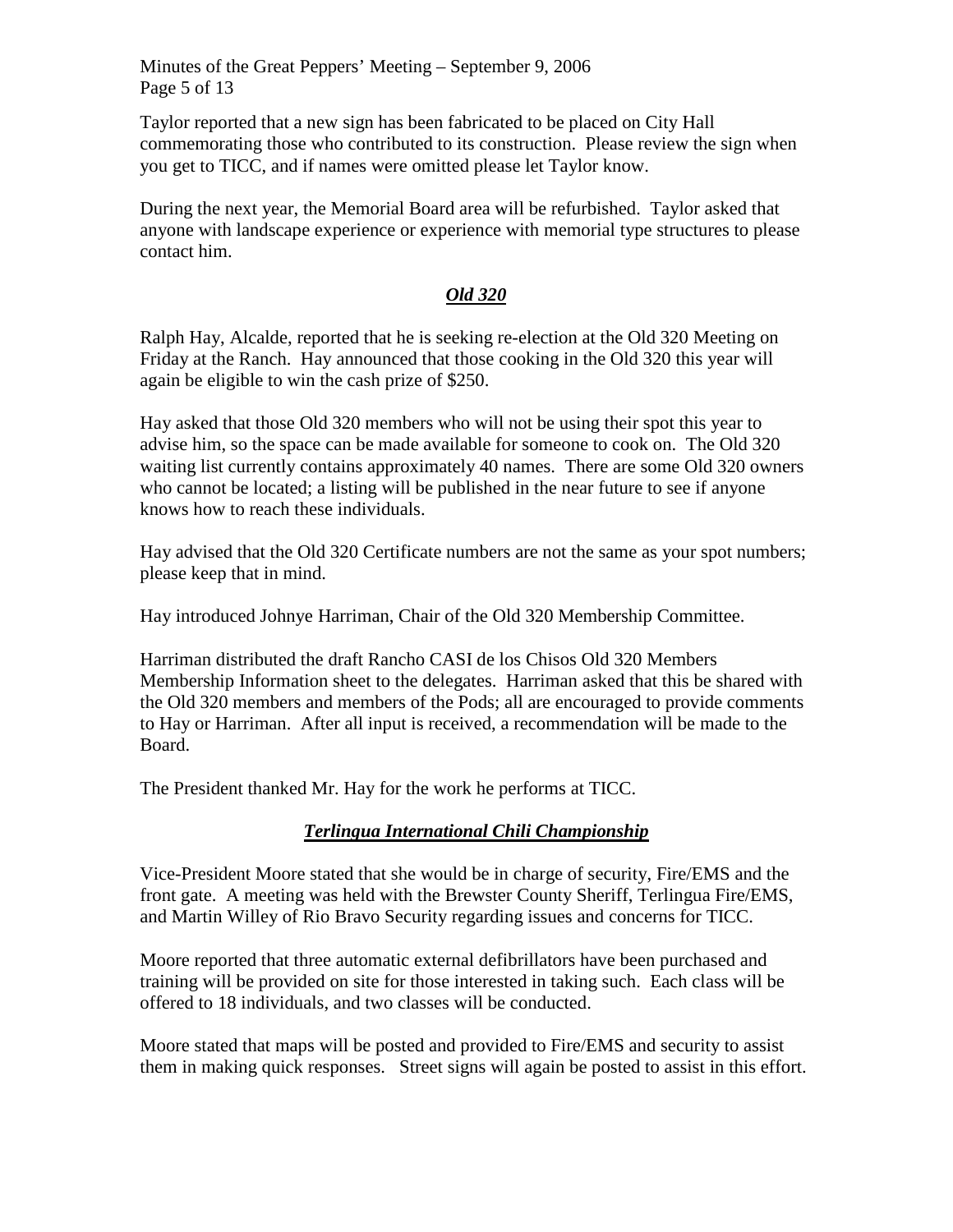Minutes of the Great Peppers' Meeting – September 9, 2006 Page 6 of 13

An emergency response plan is being formulated.

Moore advised that Bruce Jones will be the CASI volunteer at the front gate and is soliciting CASI members to work the gate to provide assistance to the Fire Department personnel.

Meeting recessed for a short break at 10:25 a.m. Meeting reconvened at 10:50 a.m.

### *Tallymaster*

Bill Pierson stated that to date 368 cooks have qualified, raising funds of close to a million dollars. Pierson asked for volunteers to assist with registration at TICC on Thursday from  $10:00 - 3:00$ , Friday from  $11:00 - 2:00$ , and Saturday from  $8:00 - 9:00$ .

To date, there are two delinquent cookoffs – Del Rio and Decatur. Pierson has been informed that the Del Rio Cookoff did not occur. Pierson asked that if a Referee is aware of a cookoff that was advertised but did not occur to please contact Alan Dean, Dorathy Williams, or Pierson.

Pierson announced that the State of Tennessee is again a 12-point state.

### *Membership*

Mikie McGarity reported that the state of membership is constant. McGarity advised that the CASI Membership Report has been distributed to all delegates. The list is also available at any time by emailing McGarity.

Note: Refer to the CASI Membership Report provided at the Great Peppers' Meeting for more information.

McGarity challenged the attendees to come up with ideas to boost membership. One idea is to formulate a Trade Show Booth.

President Ezell stated CASI needs a trade show booth that can be made available to different Pods and associations with a formally produced CASI background. Many things are done with sponsors to represent CASI, so the Board authorized purchase of this booth.

McGarity reminded everyone about the CASI Information System (CIS) system. Thanks were extended to Jim Stateczny and his crew for the development of this system. You have the ability to find many answers to your CASI membership by utilizing the CIS. Please use it and update it when necessary.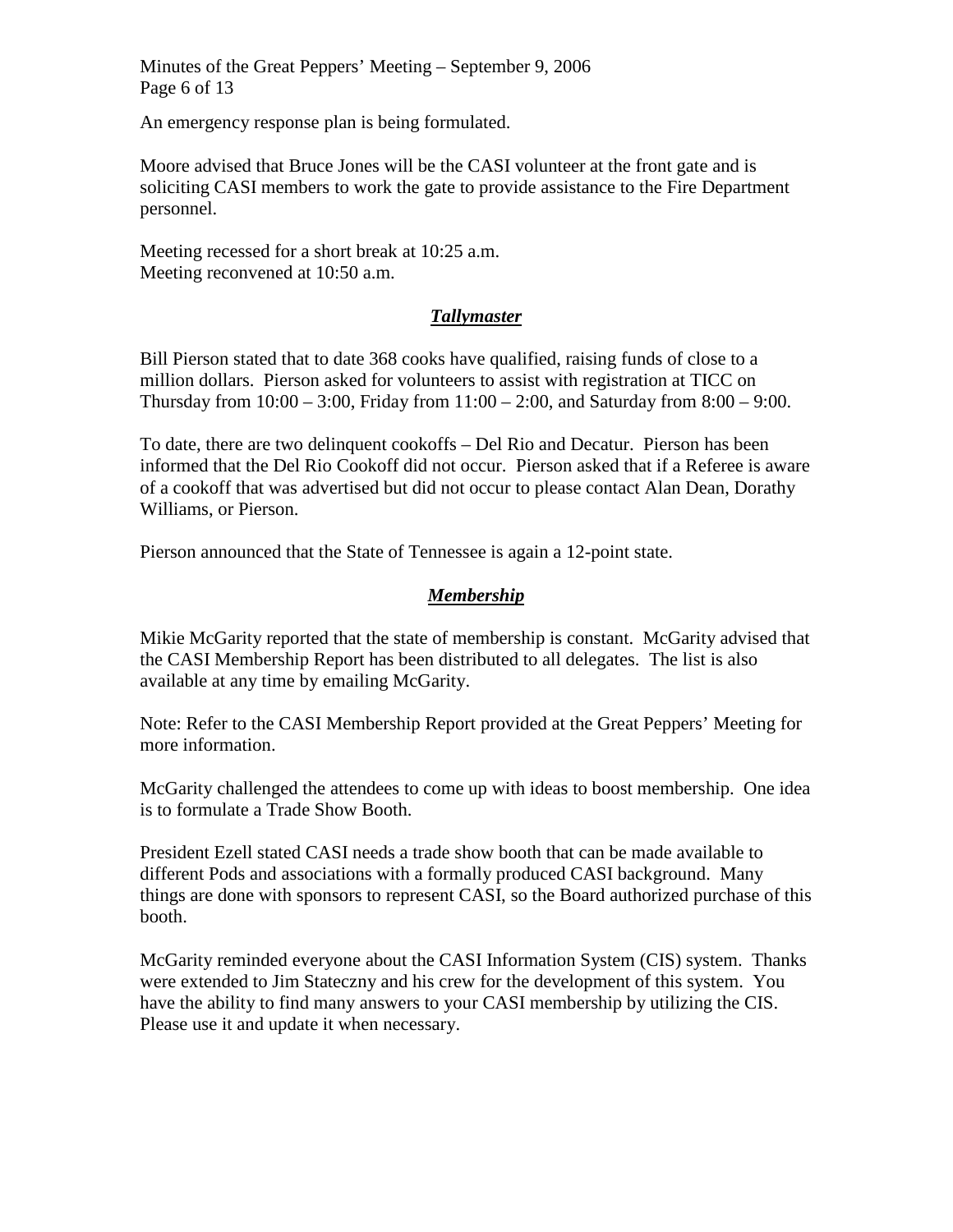Minutes of the Great Peppers' Meeting – September 9, 2006 Page 7 of 13

#### *Sponsorship*

Jim Ezell announced the TICC 2006 sponsors:

Ancira Motor Homes and Travel Trailers – Legacy and Gold Sponsor Bruce Foods (Louisiana Hot Sauce, Mexene Chili Powder & Cajun Injectors) – Legacy, Gold, and Wings Sponsor Hill Country Software & Support – Gold Sponsor Woodbridge by Robert Mondavi – Gold Sponsor Permian Distributing – Lone Star Brewing – Silver Sponsor Desert Eagle Distributing - Budweiser – Silver Sponsor H-E-B Food Stores – Silver Sponsor Monosite, Inc. – Silver Sponsor

Ezell announced the TICC 2006 Friends of CASI as Mrs. Renfro's Foods also the Salsa Sponsor, Lajitas: The Ultimate Hideout, Irving Elks Lodge #2334, Tyson Foods, Easter Egg Valley Motel, Cappadonna Electric, Equimax, Glazer's, Cable Electronics, Inc., Boar's Head, and Capital One.

The CASI Scholarship Day Event Sponsors are: Beans – Mexene Chili Powder, Buffalo Hot Wings – Original Louisiana Hot Sauce & Tyson Foods, Salsa – Mrs. Renfro's Food, and H-E-B Food Stores.

The CASI matching funds program was started several years when CASI agreed to match the funds raised in the Terlingua area for the local school district. CASI has committed to appropriating up to \$2000 and approximately \$8000 has been committed from the local area which means \$10,000 goes to the local school.

# *Terlingua Trails*

Bucky Seelig thanked all those who contribute articles to the *Terlingua Trails* each month. Seelig announced that the October issue will be a  $40<sup>th</sup>$  Anniversary Edition.

Seelig apologized to the out-of-Texas delegates for the appearance over the last few months that the *Trails* is Texas-oriented. The problem is pictures and articles have only been submitted from Texas Cookoffs. Please submit photos and articles for cookoffs, particularly the State, Regional and International.

#### *Upcomings*

Dorathy Williams stated that she has mailed out over 604 cookoff packets this year and thanked all those present for their hard work.

Willliams stated that she has sold over \$1450 worth of merchandise from previous TICC's through the ad in the *Trails* and Jim Stateczny is investigating a program to sell over the internet.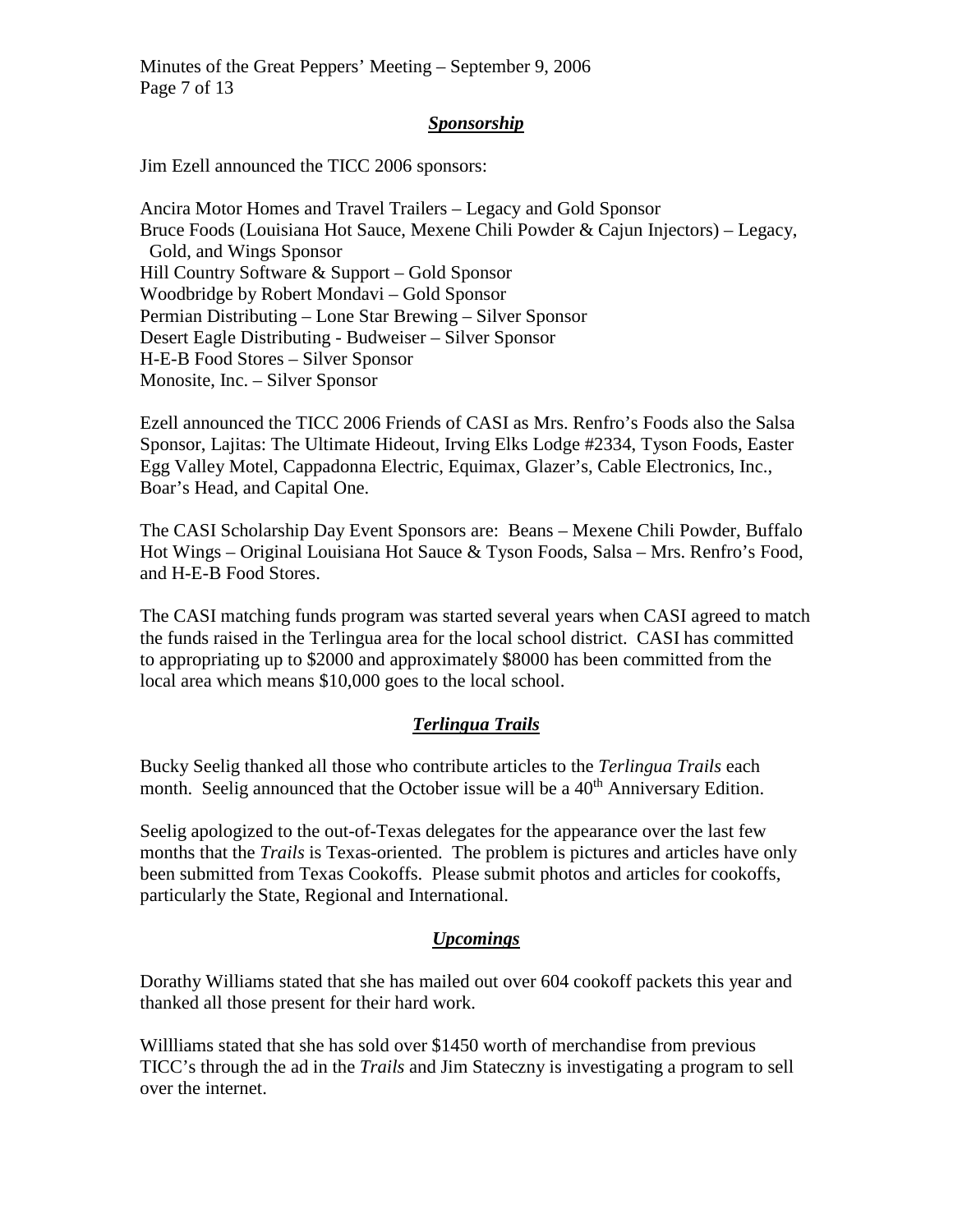Williams reported that 29 Corporate Memberships have been sold in the Terlingua area, and this year there will be a recognition of them by placement of signs in the pavilion area.

## *Public Relations*

Dodie Simpson, Great Pepper of Black Gold Pod, presented a \$1000 check to CASI as a donation to the AED Fund.

Ken Rodd thanked the Black Gold Pod for their AED donation and reported that 17 Pods and have contributed: Pod on the Pedernales, BorderLine Chiliheads, Puget Pod, Black Gold Pod, Cowtown Pod, State of Alabama Pod, Highland Lakes Pod, CAP-CASI, San Angelo Cookers' Association, SOT Pod, Green Country Pod, New Mexico Chili Society, Top of Texas Pod, Hill Country Pod, Concho Valley Pod, Pod of the Pass, and Keystone State Pod. Additionally, donations have been made by Debbie Turner of the *Goat Gap Gazette*, Jean & Keith Barkley, Bill Renfro, Tim & Connie Collier, Teena Miller, Suzy & Don Weber, Bob Steinle, and Hot Rodd Rodd.

Rodd reported that public relations is ongoing. This year a television show was done in the San Antonio area featuring TICC 2005 Champion Margaret Nadeau. The Food Network showcased Cindy Reed-Wilkins.

Rodd stated that Corporate Membership is public relations for CASI and outlined a recent contact that resulted in Capital One becoming a Corporate Member and contributing to the AED fund.

Rodd advised of the new website created and managed by Krazy Flats members – [www.KrazyFlats.com.](http://www.krazyflats.com/) The purpose of the site is to provide information to those spectators who might be contemplating a trip to TICC.

# *CASI Scholarships*

Hut Brown thanked those in attendance, as well those unable to attend the meeting, for their participation in making donations to the CASI National Scholarship Fund. CASI has the same problem as many other organizations in recruiting younger members. We need to talk CASI and scholarships.

Brown reported that there currently are 24 current scholarship recipients with 22 attending college. The first CASI Scholarship was given in 1991 to a young man from Terlingua who subsequently graduated from Sul Ross, got his Master's Degree, and is now in the University of Arizona finishing his Doctorate.

Brown expressed appreciation to the Scholarship Committee for their hard work in selecting the recipients each year. Brown distributed Scholarship Applications to the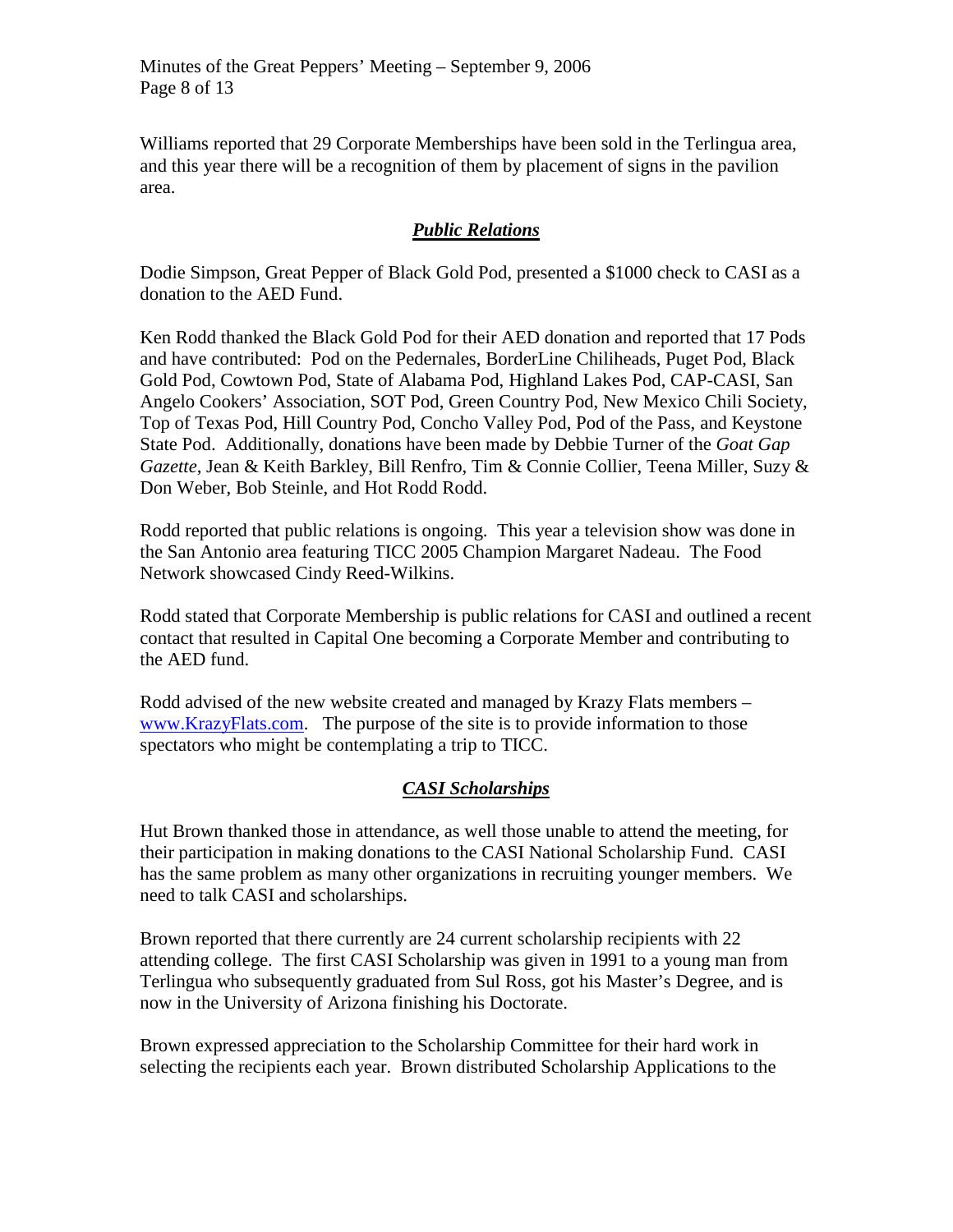Minutes of the Great Peppers' Meeting – September 9, 2006 Page 9 of 13

delegates and encouraged them to visit their local high schools and advise them of the opportunity afforded by this scholarship program.

President Ezell announced that, subject to ratification at the afternoon Board Meeting, the top ranked scholarship applicant will henceforth receive "The Harry S. 'Hut' and Jacqueline 'Jackie' Brown" CASI Scholarship.

Brown expressed appreciation to the Board for the honor.

# *Memorial Board*

Renee Moore asked the Great Peppers to review the Memorial Board listing provided in their packets and report corrections or additions to Moore.

Mikie McGarity announced that two posters have been produced this year to peak interest and generate more revenue; one will be the commemorative art work poster and the other is a smaller version that is the what, when, where and how of the cookoff. McGarity presented the posters to the delegates.

Meeting recessed for lunch at 11:50 a.m. Meeting reconvened at 1:30 p.m.

# *Financials*

Garnier Albus presented the financial statements for the prior year and discussed income, expenses, revenue growth, sponsorships and charitable donations occurring in 2006. Albus encouraged the Great Peppers to make this report available to Pod members.

Note: Refer to the Tax Statements and Reporting Documents Report provided at the Great Peppers' Meeting for more information.

Albus presented a condensed 2005 Income Statement and Balance Sheet to the delegates.

Jim Stateczny advised that he has audited the CASI books and determined that the Treasurer has successfully performed all duties required; all bills were paid promptly and correctly; all deposits were processed promptly and correctly. The Treasurer has demonstrated sound judgment in management of CASI's financial assets.

# *Report of the Executive Director*

Alan Dean explained the election process in that the ballots for the regular Board election would be distributed showing five candidates for the four Board positions. Following the announcement of the four individuals who received the most votes, the special election will follow for the unexpired one-year term of Chuck Taylor.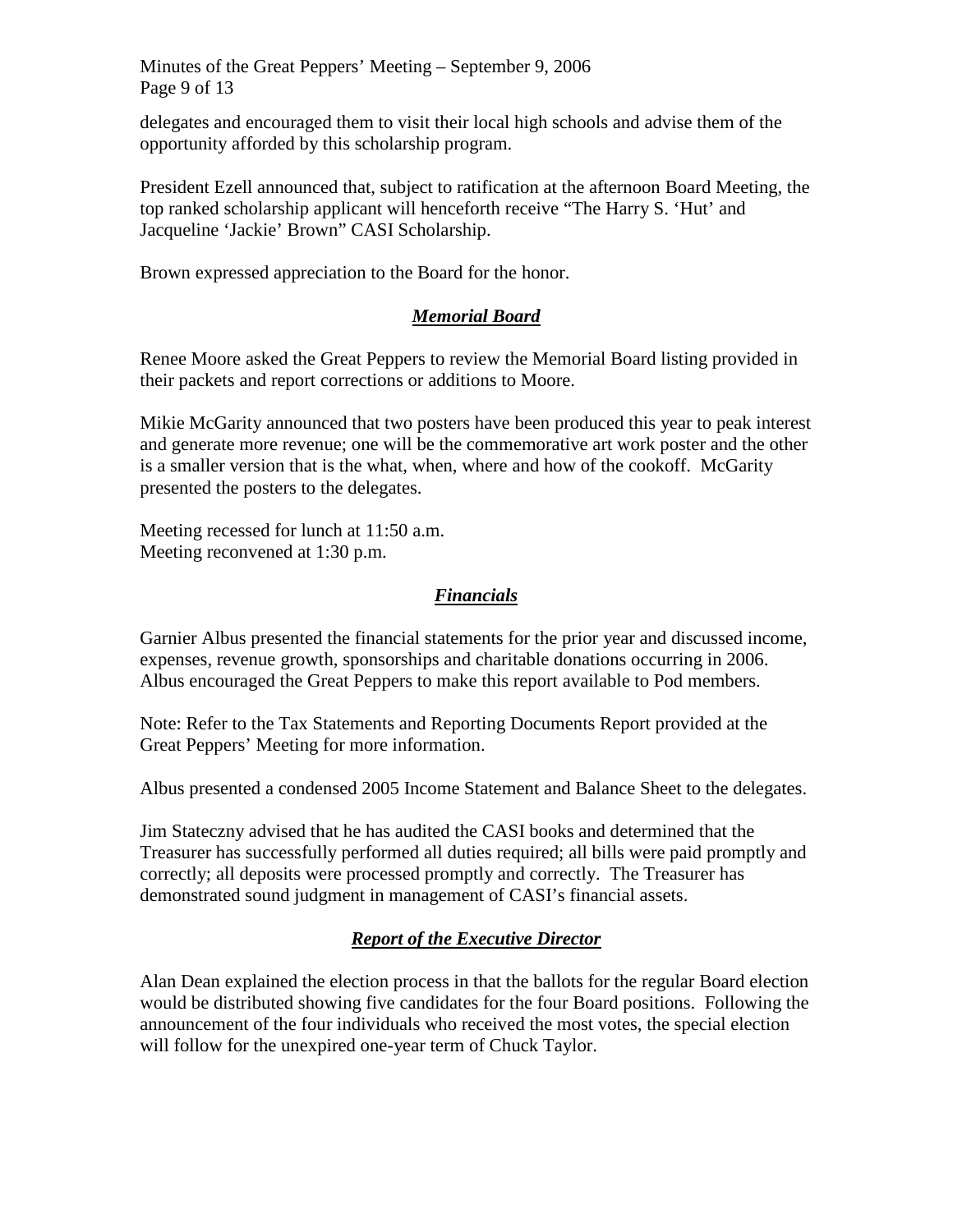Minutes of the Great Peppers' Meeting – September 9, 2006 Page 10 of 13

Dean expressed appreciation to the CASI membership and the Board for their support, hard work, and dedication to CASI.

Dean highlighted accomplishments of the past year: The CASI website has been given a facelift. The CASI Information System is operable, but it's not finished and is a work in progress. Liability insurance issues remain a high priority. The Great Peppers in the Dallas-Fort Worth area are actively working together to resolve cookoff issues in their area. Cowtown Pod had their  $30<sup>th</sup>$  Anniversary Cookoff with almost 200 chili cooks, 60 bean cooks, 14 show teams, 22 junior cooks, a crowd of over 6,000 and raised over \$11,000 for charity. The Black Gold Pod, with Dodie Simpson as their Great Pepper, have raised \$101,031 this year with two more cookoffs scheduled.

Dean stated that the CASI slogan has been changed to "Chili, Charity and Fun" and urged all the members to use it.

# **CALL FOR UNFINISHED BUSINESS**

No unfinished business to be discussed.

### *Other*

Alan Dean announced the Great Pepper of the Year is Dale Reinecker, Cowtown Pod.

# **CALL FOR NEW BUSINESS**

#### *Site Selections*

The Executive Director presented the following Regional Opens for consideration by the delegates:

North American Open –Lebanon, TN - Heart of Tennessee Pod and Wilson County Fair Association Southwest Open – Wichita Falls, TX – North of Brazos Pod Midwest Regional Open – Lenexa, KS – MO-KAN Pod, Williams Seasoning, and Lenexa Parks and Recreation Tri-State Open – Amarillo, TX – Tall in Texas Pod Three-I Regional – Indiana – Indiana Pepper Pod Mid-South Regional – Ft. Smith, AR – BELCH Pod 4-Corners Regional – Red River, NM – Colorado Chili Pod

**Motion** by Guy Smith, BELCH Pod, that the North American Open, Southwest Open, Midwest Regional Open, Tri-State Open, Three-I Regional, Mid-South Regional, and 4- Corners Regional Cookoffs be approved. The motion was duly seconded.

*Motion passed.*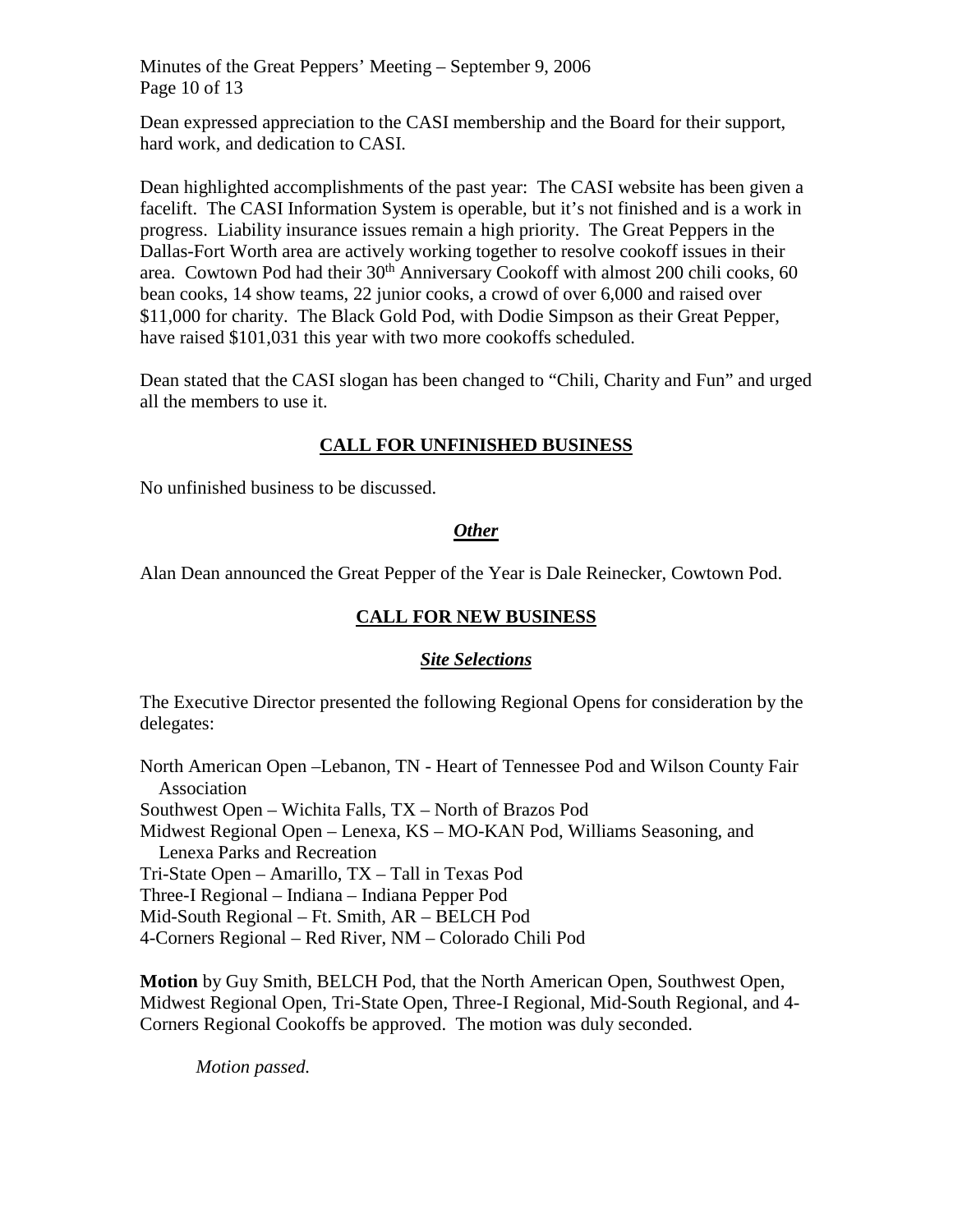Dean advised of the request for a new regional open, Mid American Regional, to be held in 2007 in Claremore, Oklahoma, sponsored by the Green Country Chili Pod with the states involved being Oklahoma, Missouri, Kansas, and Arkansas.

**MOTION** by Nick McGarity, Red River Pod, to grant the Mid American Regional Open. The motion was duly seconded.

*Motion passed: Unanimous*

Cheryl Pierson, Chillini Pod, reported that since Illinois is now a 12-point state they would request approval of the Illinois Men's and Women's State Cookoffs in the spring of 2007.

**MOTION** by Nancy Klug, Chilihead of Arizona, to grant approval to the Illinois Men's and Women's State Cookoffs. The motion was duly seconded.

*Motion passed: Unanimous*

Karen Reinke, Purgatory Creek Pod, stated that the Mexico International Chili Championship was granted permission last year to temporarily relocate from Nuevo Laredo to Piedras Negras due to the political situation. Due to the continued unrest in the Nuevo Laredo area, a permanent move to Piedras Negras, Mexico, is requested.

**MOTION** by Earl Gorhum, Piney Woods Pod, that the Mexico International Chili Championship be allowed to relocate to Piedras Negras, Mexico. The motion was duly seconded.

*Motion passed: Unanimous*

Dean stated that the Board, responding to requests from the membership, has tentatively approved a trial period of two years for one-man show competition at TICC. This cannot be done with the rules as they are, so a suspension of the rule is requested to determine if a rule change will be requested.

**MOTION** by Gil Hewlett, Rose City Pod, to suspend the rule to allow for one-man show competition at TICC for a trial period of two years. The motion was duly seconded.

Preston Nickle, Arkansas Social Society, asked how many awards would be given in that category.

Dean responded three.

*Motion passed: Unanimous*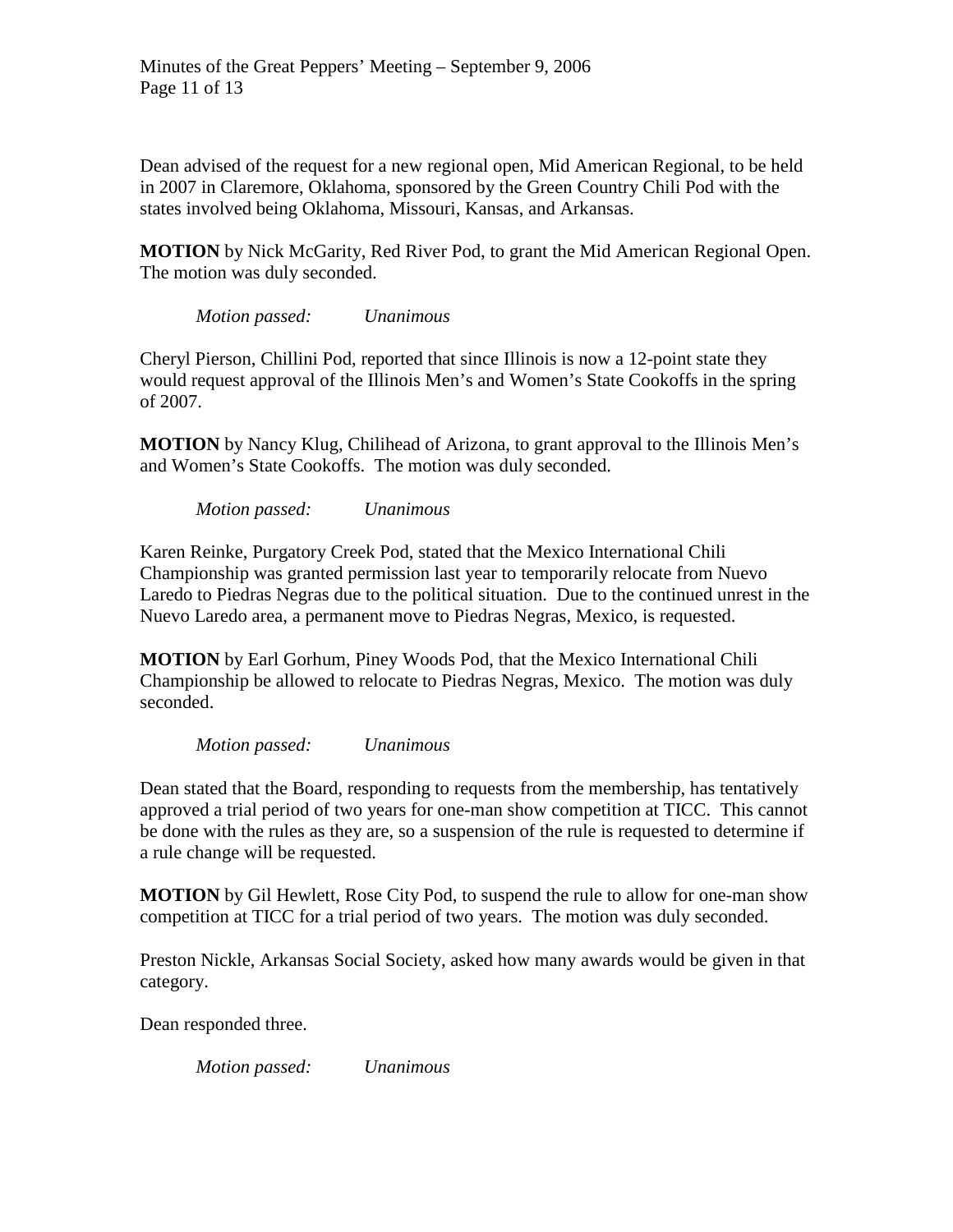Minutes of the Great Peppers' Meeting – September 9, 2006 Page 12 of 13

Jim Stateczny stated that the Board is considering the concept of soliciting a new corporate type sponsor to raise the image of CASI and TICC through which a cash prize would be awarded to the TICC Chili Champion.

Alan Dean asked for a motion to approve the Board researching the concept of soliciting a corporate sponsor for TICC.

**MOTION** by Ken Peach, Puget Pod, that the Board be authorized to research the concept of pursuing a corporate sponsor to award a \$25,000 cash prize at TICC. The motion was duly seconded.

David Brown, Green Country Chili Pod, asked that consideration be given to amending the motion to state that the research would be for the awarding of the cash prize to the TICC Chili Champion.

**MOTION** by Ken Peach, Puget Pod, to amend his motion to state that the Board be authorized to research the concept of awarding a cash prize to the TICC Chili Champion. The motion was duly seconded.

#### *Motion passed.*

Jim Stateczny announced the completion of the new Tally Program Version 3 and its availability on the CASI website. The old program should be deleted.

#### **ELECTION OF DIRECTORS**

Ezell called for the election of Directors.

For the 2006/2007 CASI year, the following Directors were elected:

A recap of the vote totals:

| <b>Bucky Seelig</b>  | 72 |
|----------------------|----|
| <b>Bill Pierson</b>  | 70 |
| Jim Ezell            | 62 |
| <b>Garnier Albus</b> | 47 |
| Ed Blair             | 33 |

Dean called for the Special Election to fill the one-year remaining on Chuck Taylor's term.

A recap of the vote totals:

| Ed Blair     | 39 |
|--------------|----|
| John Goforth | 22 |
| Roger Foltz  | 15 |